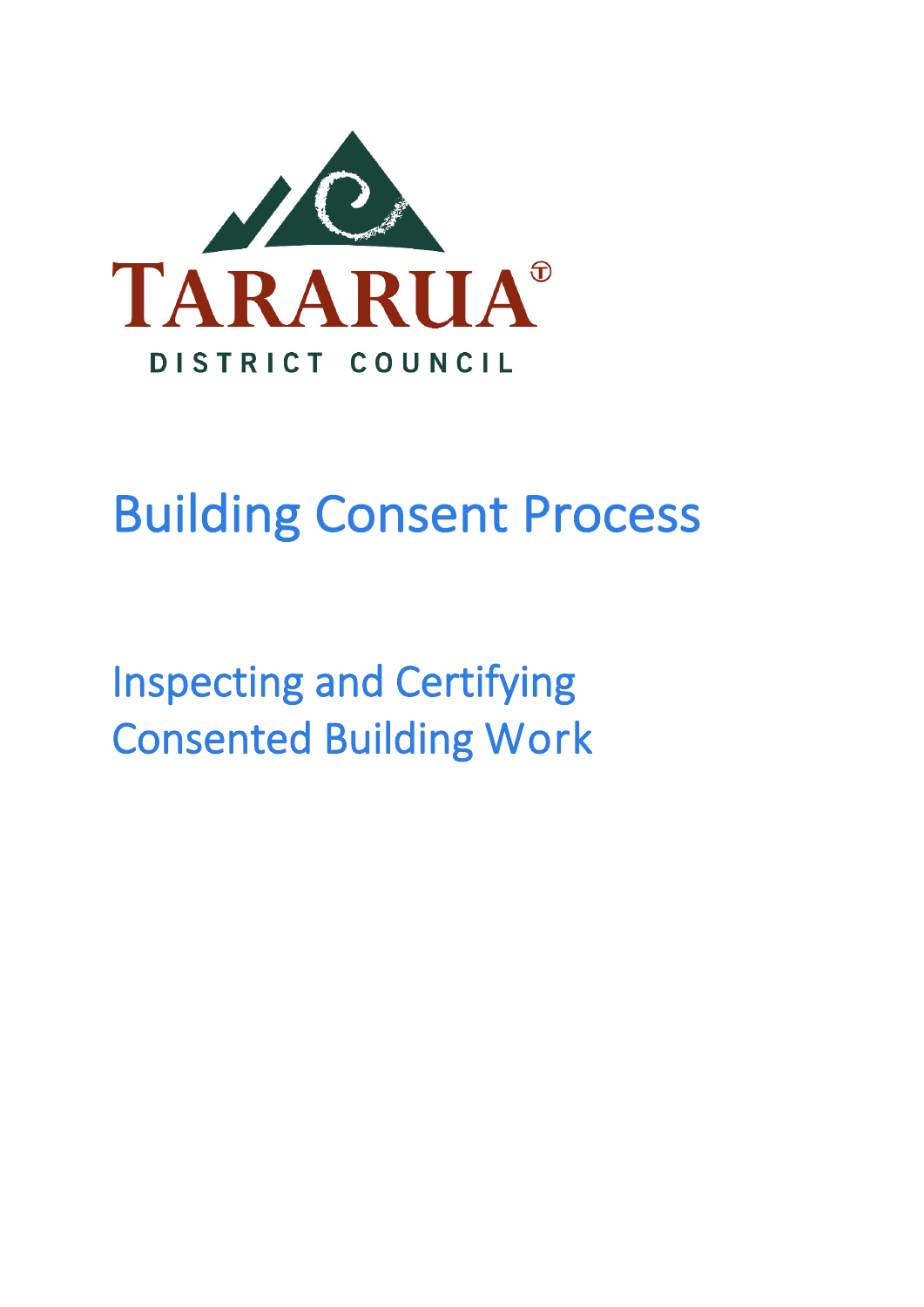# **Contents**

# Construction Inspections

|                                                                | Page |
|----------------------------------------------------------------|------|
| When can work start?                                           | 4    |
| <b>Restricted Building work (RBW)</b>                          | 4    |
| Owner/builder exemption                                        | 4    |
| Inspections must be arranged at specific stages of the project | 5    |
| How do I arrange a building inspection?                        | 5    |
| What happens when the building officer arrives?                | 6    |
| Site safety                                                    | 6    |
| Inspection procedure                                           | 6    |
| What happens if the work is not approved?                      | 6    |
| Amendments to the approved plans                               | 6    |
| Commercial buildings - use by the public                       | 7    |
| Inspection types required for new buildings                    | 7    |
| Siting/Footings/Foundations                                    | 7    |
| <b>Block fill</b>                                              | 7    |
| Concrete floor slabs                                           | 7    |
| Sub floor plumbing                                             | 8    |
| Sub floor framing                                              | 8    |
| Wall and roof framing (pre-wrap)                               | 8    |
| Wrap and cavity                                                | 8    |
| Half high brick                                                | 9    |
| Pre-line plumbing                                              | 9    |
| Pre-line Building                                              | 9    |
| Postline                                                       | 9    |
| Drainage - wastewater and stormwater                           | 10   |
| Final inspection                                               | 10   |
| <b>Construction supervision and Producer Statements</b>        | 10   |
| Energy and other certificates                                  | 11   |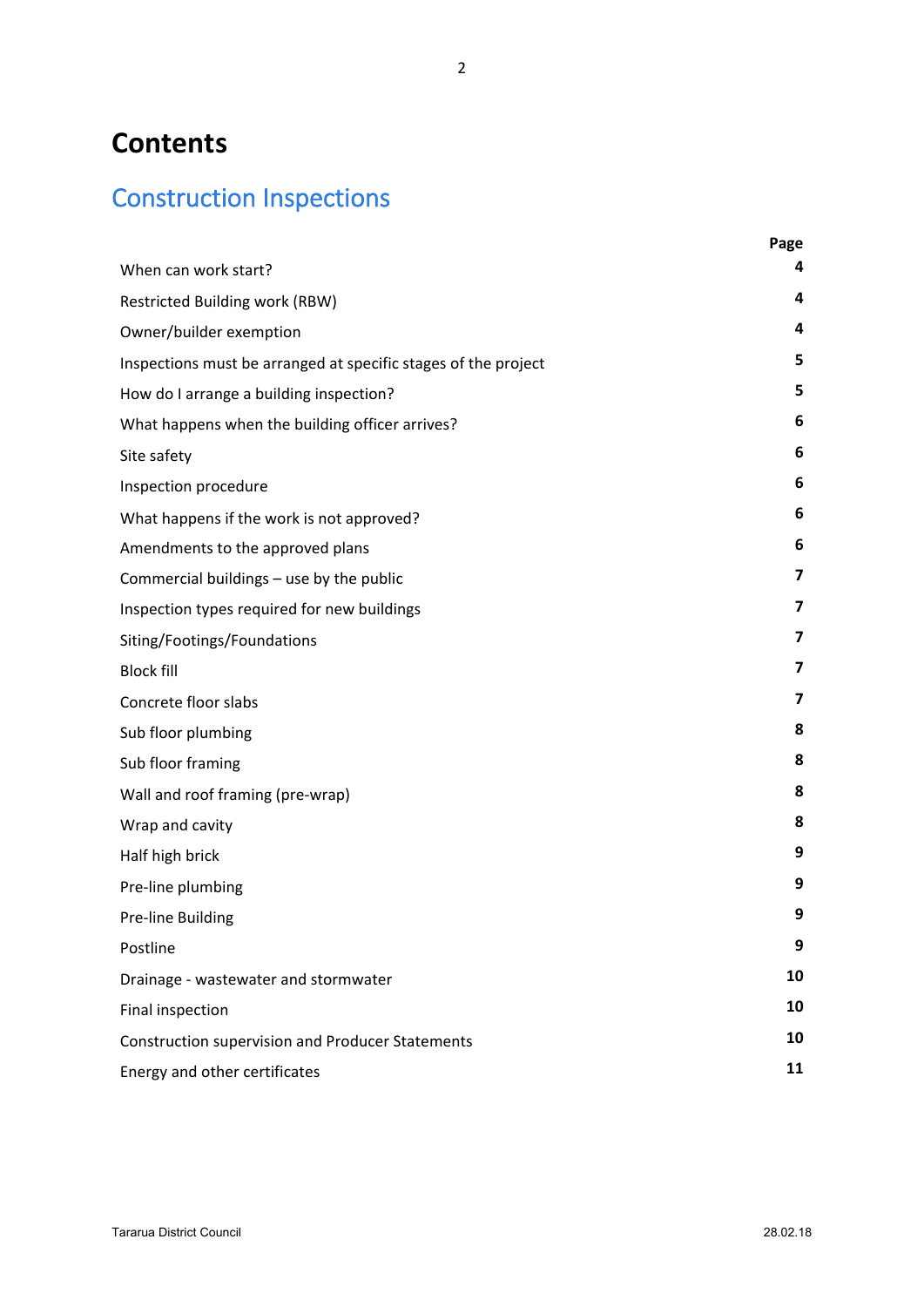# How the completed project is certified

|                                                                                                       | Page |
|-------------------------------------------------------------------------------------------------------|------|
| What is a Code Compliance Certificate (CCC)?                                                          | 11   |
| Application for Code Compliance Certificate                                                           | 11   |
| Code Compliance Certificates and the Building Act 1991                                                | 11   |
| Obtaining a Code Compliance Certificate for older consents                                            | 11   |
| Processing Your Code Compliance Certificate application                                               | 12   |
| Code Compliance Certificate Application not received within 24 months of the Consent<br>Granting date | 12   |
| Issuing of the Code Compliance Certificate                                                            | 12   |
| Code Compliance Certificates for buildings with a compliance schedule                                 | 12   |
| Issuing a Code Compliance Certificate from another BCA                                                | 13   |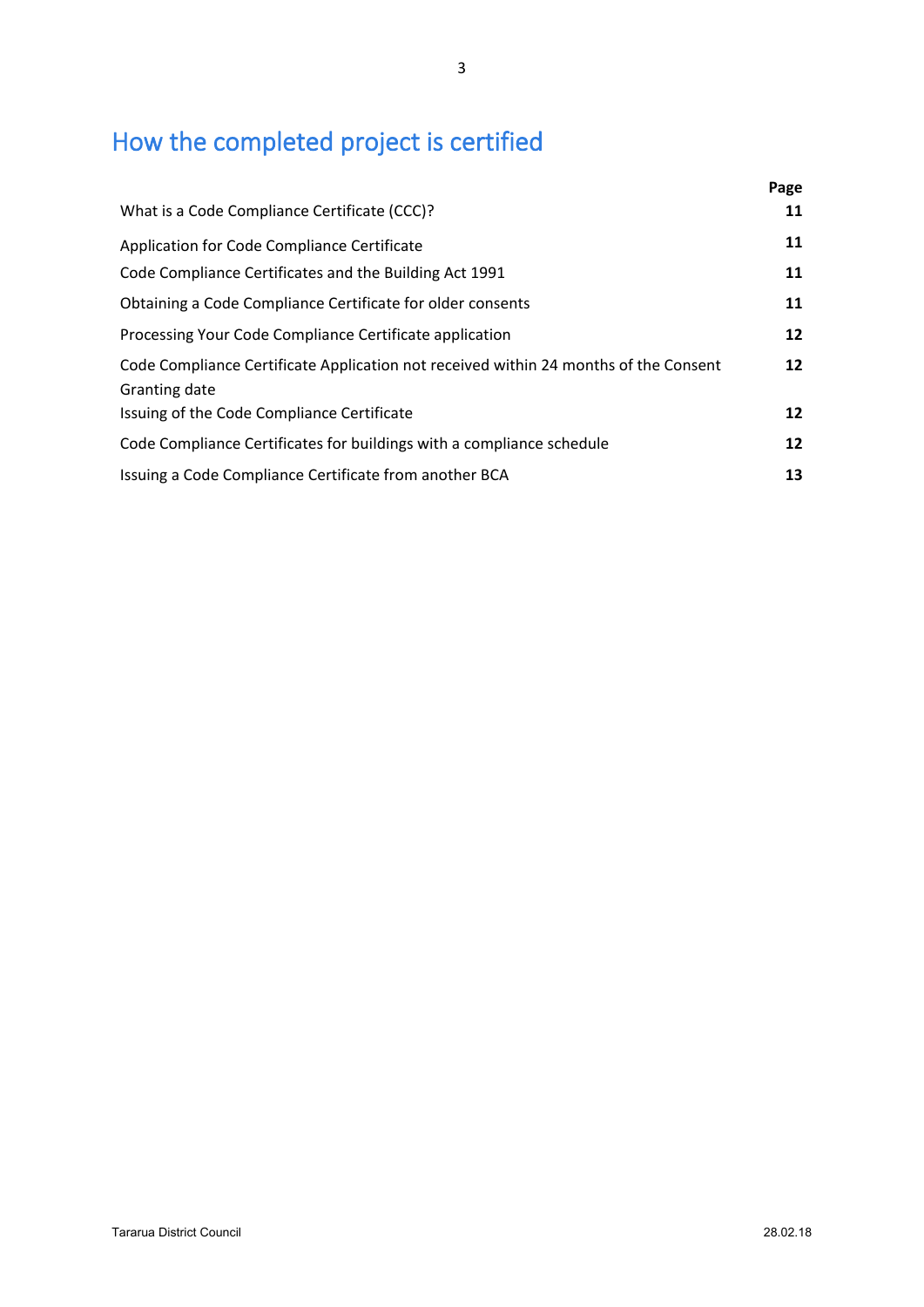# Construction Inspections

#### When can work start?

You are liable for infringement fines if work starts before a consent is issued. You must obtain and read the stamped approved building consent documents before work begins. These stamped documents must be kept on-site at all times during the construction process.

If your building consent was issued with a Section 37 notice (Building Act 2004), building work must not start until the specified Resource Consents have been granted.

If your project includes Restricted Building Work (see below) and you have not already provided Council with the names of the Licensed Building Practitioners (LBP's) who will carry out the restricted work, you must do so before the first inspection has been called for.

A Building Act condition (section 90) will be placed on the approved consent documents that stipulates the entitlement for the BCA, or its nominated agent, for the purposes of this section are entitled, at all times during normal working hours or while building work is being done, to inspect:

- land on which building work is being or is proposed to be carried out; and
- building work that has been or is being carried out on or off the building site; and
- any building.

### Restricted building work (RBW)

If your project includes restricted building work (RBW) the restricted work can only be carried out by, or under supervision of a LBP approved for the specific type of work. Before the work starts, you must provide Council with the names and registration numbers of the LBP's who will carry out the work.

Section 87 of the Building Act 2004 states that the owner must notify names of LBP's engaged in restricted building work. The Act also states that after any RBW commences under a building consent, the owner must give the Building Consent Authority written notice as soon as practicable, and the names of the LBP's concerned.

You need to be aware that if a LBP changes during the course of the project, you must advise Council before the new tradesperson starts. On completion of the work, each LBP must provide a Record of Work certificate. Council will require copies of these certificates prior to the Code Compliance Certificate being issued. It is an offence for a person who is not an LBP to carry out RBW unless the work is carried out under an approved Owner Builder Exemption.

## Owner/builder exemptions

It is possible in some circumstances to get an Owner Building Exemption for DIY work that is Restricted Building Work. Owner-builders are able to carry out restricted building work (RBW) on their own home. You are an owner-builder if you: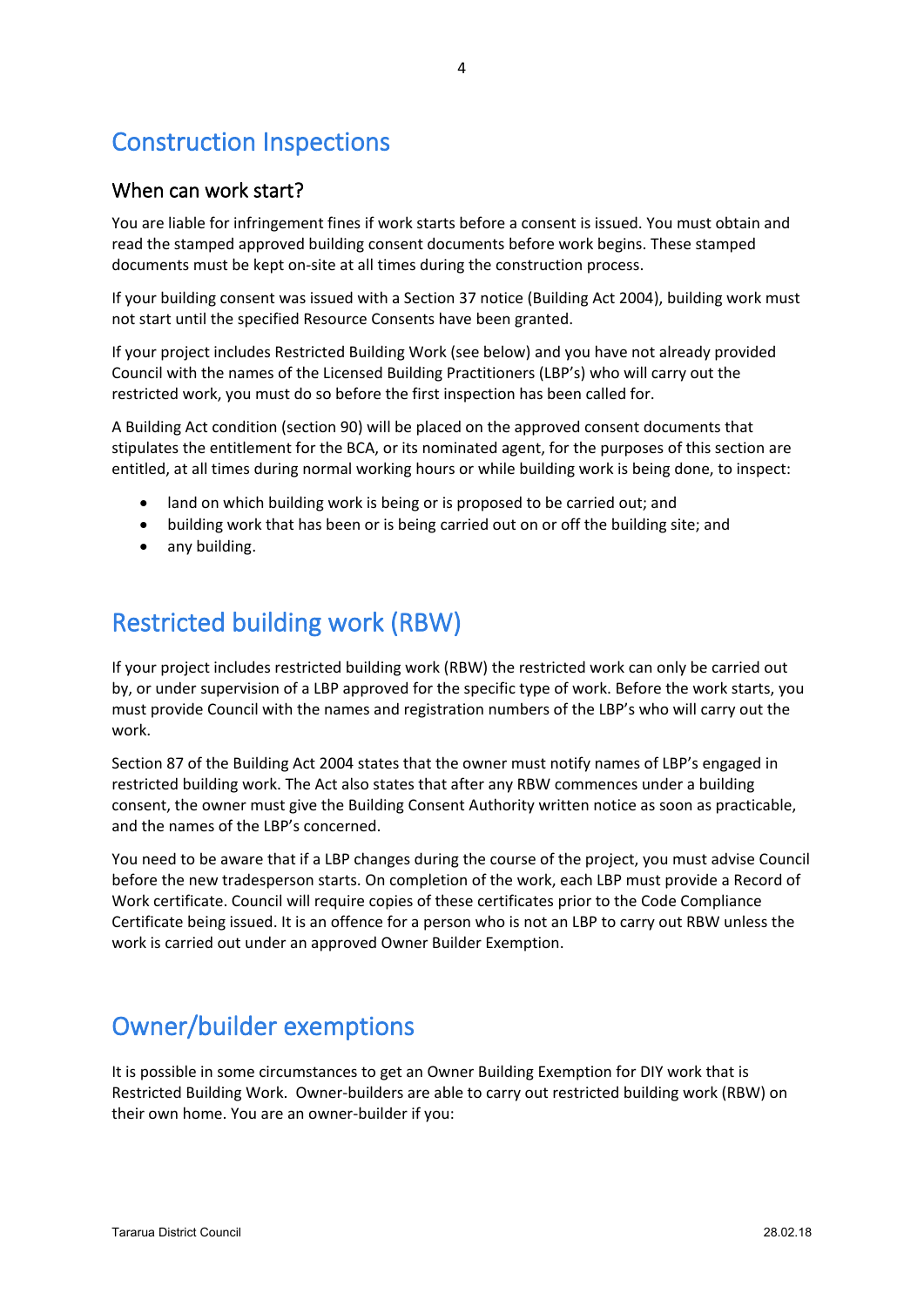- Live in or are going to live in the home (includes a Bach or holiday home)
- Carry out the RBW on your own home yourself, or with the help of your unpaid friends and family members, and
- Have not, under the owner-builder exemption, carried out RBW to any other home within the previous 3 years.

Before you can use the owner-builder exemption you need a written declaration showing that you meet the owner-builder criteria. The statutory declaration form has to be witnessed and signed by a Justice of the Peace or someone else authorised by law to do so.

Applications that include Owner Building Exemption must be lodged with completed forms 2b and 2c attached. These forms are available on our website. More information is available on the Ministry of Business Innovation and Employment website [www.building.govt.nz](http://www.building.govt.nz/)

# Inspections must be arranged at specific stages of the project

There will be a number of inspections scheduled for your building project. A list of required inspections can be found in the approved building consent document. Building inspections are scheduled at critical stages of the construction process. It is the building owner's, or their appointed agent's responsibility to arrange inspections at the correct stages of the construction process.

The building officer will approve or fail the inspection electronically. You will need to have a failed inspection rechecked before you can proceed past that point in the project. The building officer will supply you with a copy of the inspection report, which will also have the failed items listed, by email.

Dependent on the degree of failure you may be able to proceed with other parts of your project. The building officer will discuss this with you at the time of the inspection. The process for failed inspections is explained in greater detail in the Inspection Procedure section of this document. The inspection process applies to all projects that have an approved building consent.

# How do I arrange a building inspection?

Call the Council and make an appointment as soon as you are ready for the inspection. Council requires a minimum of 48 hours' notice. All inspections can be booked by phoning 06 374 4080 or 06 376 0110 or by using the "GoBuild" app on your smartphone.

When you make a booking, you will need to quote the following:

- Building consent number
- Type of inspection
- Site address
- Contact name and phone number

Please do not ring the building officer's cellphone to book an inspection. Contacting the dedicated administration staff is the only guarantee that an inspection is booked.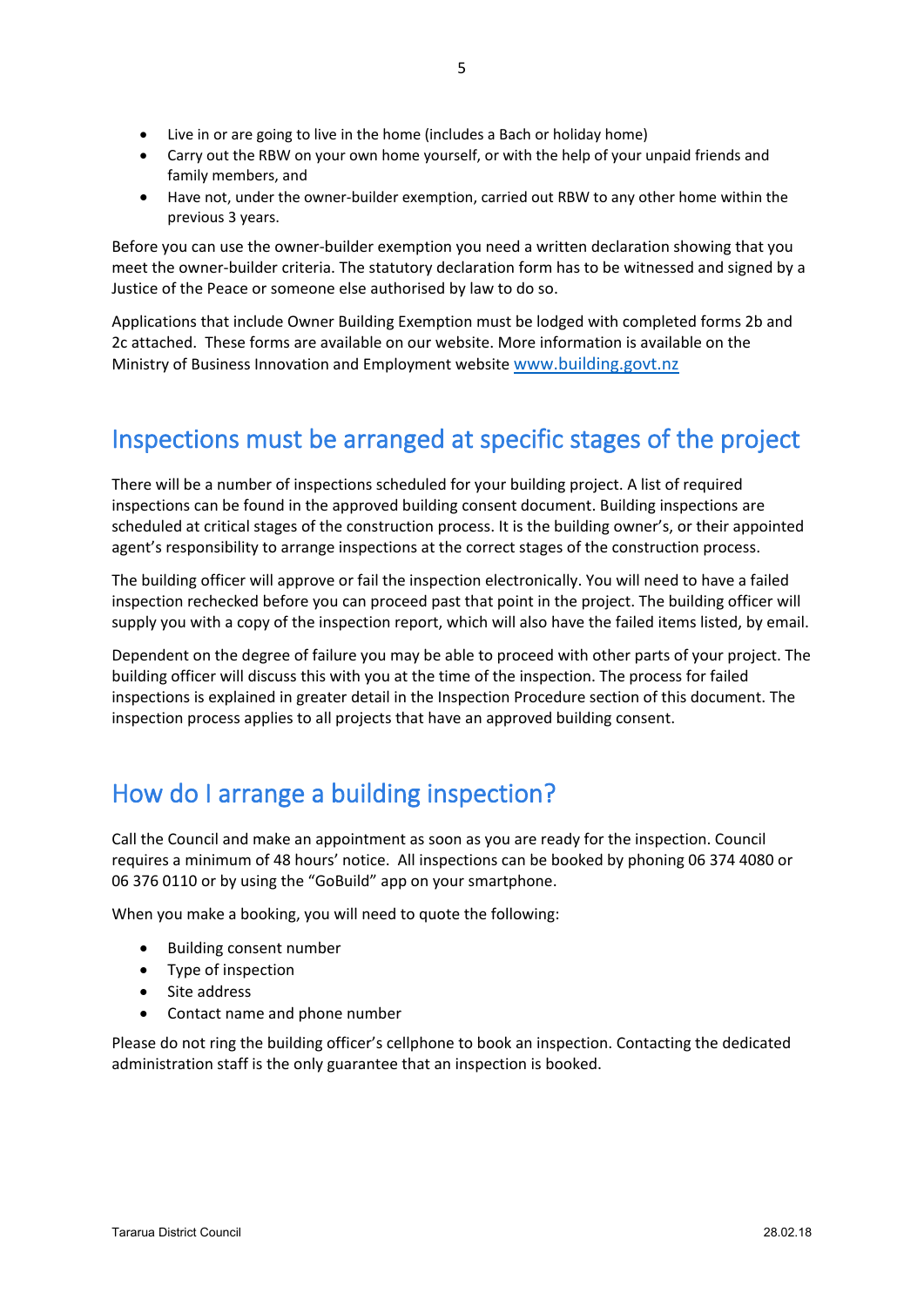### What happens when the Building Officer arrives? Site Safety

You are responsible for the safety of your site. The building officer may refuse to carry out an inspection where adequate safety provisions have not been taken. This includes such issues as well restrained ladders and scaffolding and includes shutters in trenches etc. when required. If the inspection is in an elevated area you must have restrained scaffolding or another method available so the building officer can view the work.

#### Inspection procedure

Access to the building site must be provided. A full set of approved building consent documents must be on-site and made available to the building officer. Ensure the site is clean, tidy and safe. You may be required to be on-site when a building officer visits as they may have questions or advice for you.

If any inspections are required to be repeated the inspection cost must be met by the applicant.

Once the work passes inspection, the building officer will require an email address to send the inspection results back. When these outstanding items have been completed the owner/agent should call for a recheck inspection.

#### What happens if the work is not approved?

Areas of non-compliance will be detailed as above. Where issues are of a more serious nature, Council may issue a Notice to fix, requiring any building work not done in accordance with the New Zealand Building Code to be corrected.

Council may also direct that the building work cease in the area affected by the non-compliance until Council is satisfied work may proceed. Failure to act within the guidelines of the Notice to Fix may result in prosecution.

You need to have an understanding of what and when inspections are needed. Missed inspections may prevent Council from being able to establish full compliance with the approved building consent, therefore possibly preventing the issuing of a Code Compliance Certificate.

**It is solely the owner or their designated agent's responsibility to call for inspections.** Council takes no responsibility for missed inspections that were not called for.

#### Amendment to the approved plans

The Building Act 2004 requires that building work is carried out in accordance with the approved building consent documents. This means any changes to the stamped approved plans will require a building consent amendment or to record a minor variation.

During the construction process, invariably there are changes made. These changes can be recorded by way of a minor variation or a major amendment.

A minor variation can be simply recorded by the building officer on the plans. The builder/owner will need to advise clearly on site what has or will change. The building officer will also note the changes on the inspection record and update the main building file once returned to the office. A minor variation can also be applied for by lodging the proposal at the Council office for assessment by a building officer.

A major amendment is a formal process and must be applied for in the same manner as the original building consent. The timeframes for Council to process a major amendment are the same as the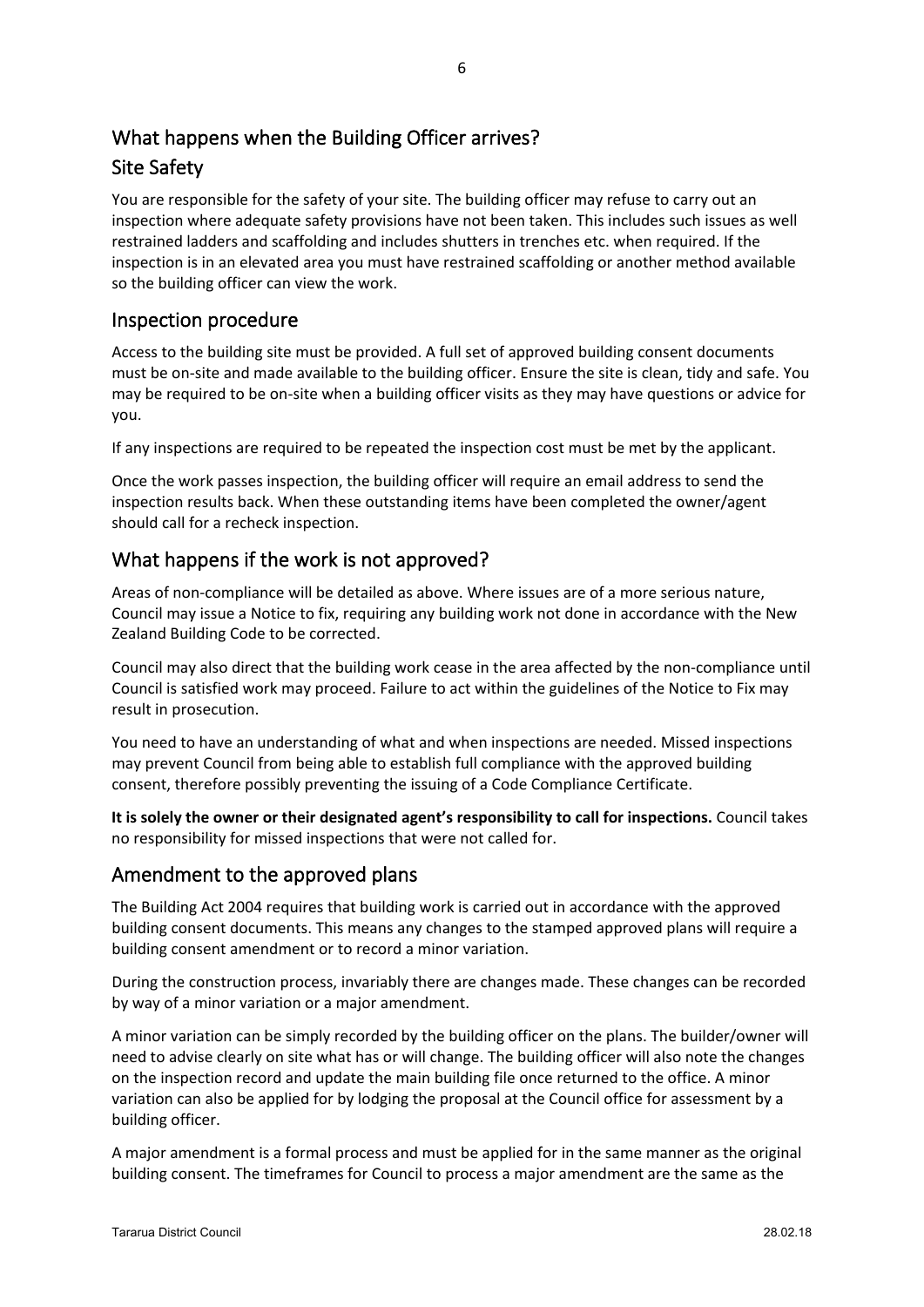building consent.

Please ensure that when changes are made that the correct method of amendments/variations is followed and notify Council as early as possible so the work on-site is not slowed down as a result of any changes. If these amendments/variations are not requested, Council may be unable to issue a Code Compliance Certificate for the project. Some minor variations may be approved on the spot during an inspection, for example the changing of a window to a door (or the reverse) of the same width with no structural implications.

A formal amendment will generate extra costs and the amendment cannot be uplifted until any applicable fees are paid. Council has 20 working days to assess an amendment.

### Commercial buildings - use by the public

If the building is classified as a building for public use under the Building Act 2004, it is illegal to allow members of the public to use the building until the Code Compliance Certificate has been issued, unless in the interim, a Certificate for Public use (CPU) has been approved by the Council. It is the responsibility of the owner/agent to apply for this certificate. Application forms are available on the Council website.

### Inspection types required for new buildings

#### Siting/Footings/Foundations

This inspection is required to ensure boundaries are identified and the building dimensions are correct, the foundation ground bearing, trench size and depth are checked and the correct type and size of the steel reinforcing and placement within the foundation. At this time, the accuracy of the siting of the building is checked. Often floor heights and any unusual features would be discussed with the builder. If the boundary is not clearly defined then the onus is on the builder/owner to confirm boundary positions with surveyed boundary pegs etc.

For pile foundations, the size and treatment of the piles is checked, the location of the anchor/ braced/ordinary piles are checked against the approved plans. Ground bearing is confirmed and siting accuracy determined.

Note: If there is any specialised requirement e.g. geotechnical engineer, or their agent, to confirm ground bearing it must be done at this stage before concrete is poured.

#### Block fill

This inspection includes checking the blocks to ensure the internal webs are clean of cement mortar, reinforcing steel is of the correct type, size and placed accordingly. Floor heights are also checked. Washouts are required where blocks exceed 1.2 metres in height.

#### Concrete floor slabs

The concrete floor inspection involves checking that the correct polythene underlay has been used and that the joints and penetrations have been taped correctly.

Floor thickenings and loading points are checked for the location of extra reinforcing and placement. If reinforcing mesh is to be used within the floor, that it is of the type shown in the approved plans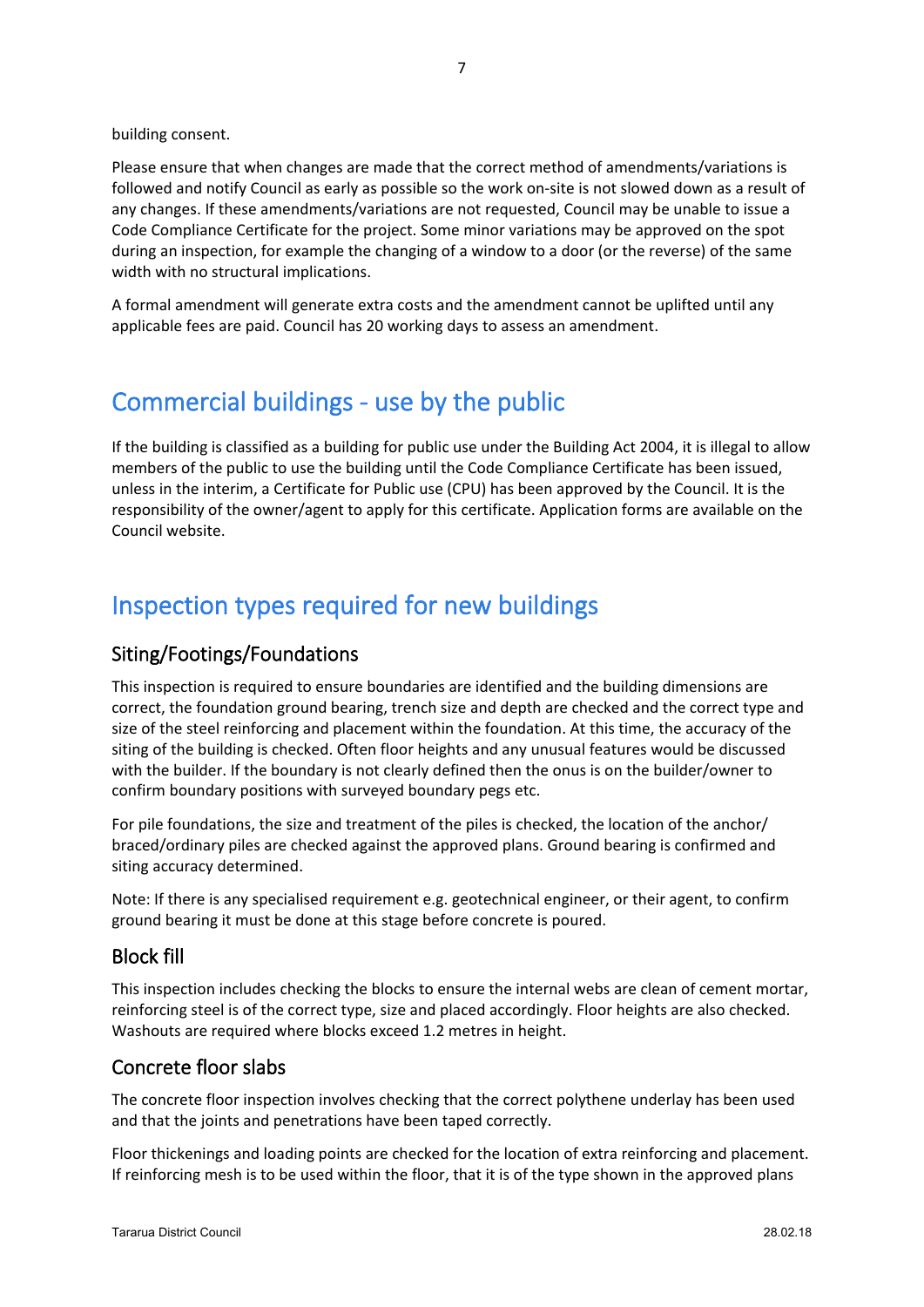and specifications.

It must be placed at the correct height in the floor and on proprietary supports (bar chairs etc.) and is the correct position in relation to the foundation reinforcing and is tied to the perimeter reinforcing adequately.

Where bond beam reinforcing steel is installed the correct position in relation to the foundation steel must be ascertained with all reinforcing mesh tied correctly. Control joints are placed where required with any proprietary joints correctly positioned. Control joint reinforcing is checked as per the approved plans. The proposed floor thickness is checked by either level, string line or sight lines to comply with the plans and specifications.

#### Sub-floor plumbing

This inspection covers all pipe work under a concrete or timber floor. Sub-floor plumbing is the installation of the under floor hot and cold-water supplies and the waste pipes for individual fixtures leading to the building exterior.

This inspection determines that the correct pipe work has been laid under for under the floor, is lagged appropriately for in ground use in the case of hot and cold water and will be subject to a water pressure test. Hot water cylinder drain lines are to be protected as for the plumbing system and should be checked for size and location of the outlet.

For waste pipes correct falls and sizes should be determined and venting checked to ensure the length of the outlet is not longer than permitted. Where any pipe work penetrates through the floor, the pipe work is lagged and taped for protection including expansion and contraction within the floor.

#### Sub-floor framing

Generally, the inspection of the sub-floor and floor can occur during the pre-wrap inspection. The building officer will check that the anchor/brace/ordinary pile sizing and fixings are correct for location including location and height above ground level. Joist and bearer sizes, spans, blocking and treatment will also be checked. If installed at that stage under-floor insulation will also be checked.

#### Wall and roof framing (pre-wrap)

This inspection checks framing grade, treatment type, framing sizes, stud fixings and spans, bottom plate fixings and any supports that are required from the approved plans. The building officer will also ensure that all the bracing, lintel, roof truss/rafter/purlin fixings and straps are installed correctly. The truss layout and fixings are checked to ensure that they comply with the approved truss manufacturers design.

#### Wall and cavity

The inspection regime for claddings are many and varied and rely on the manufactures specifications dependent on the type used. Where a cladding is to be installed on a cavity, a "cavity batten "inspection is required regardless of the type of cladding.

The cavity batten location, fixings, vermin strips, cavity closures and window, door, meter box and roof junction flashings are also checked.

For stucco claddings, the substrate check includes substrate batten and framing fixings, particularly if the substrate is being utilised as a bracing member. All flashings (as detailed above) vertical and horizontal control joints, ground clearances and any proprietary systems requirements are also checked.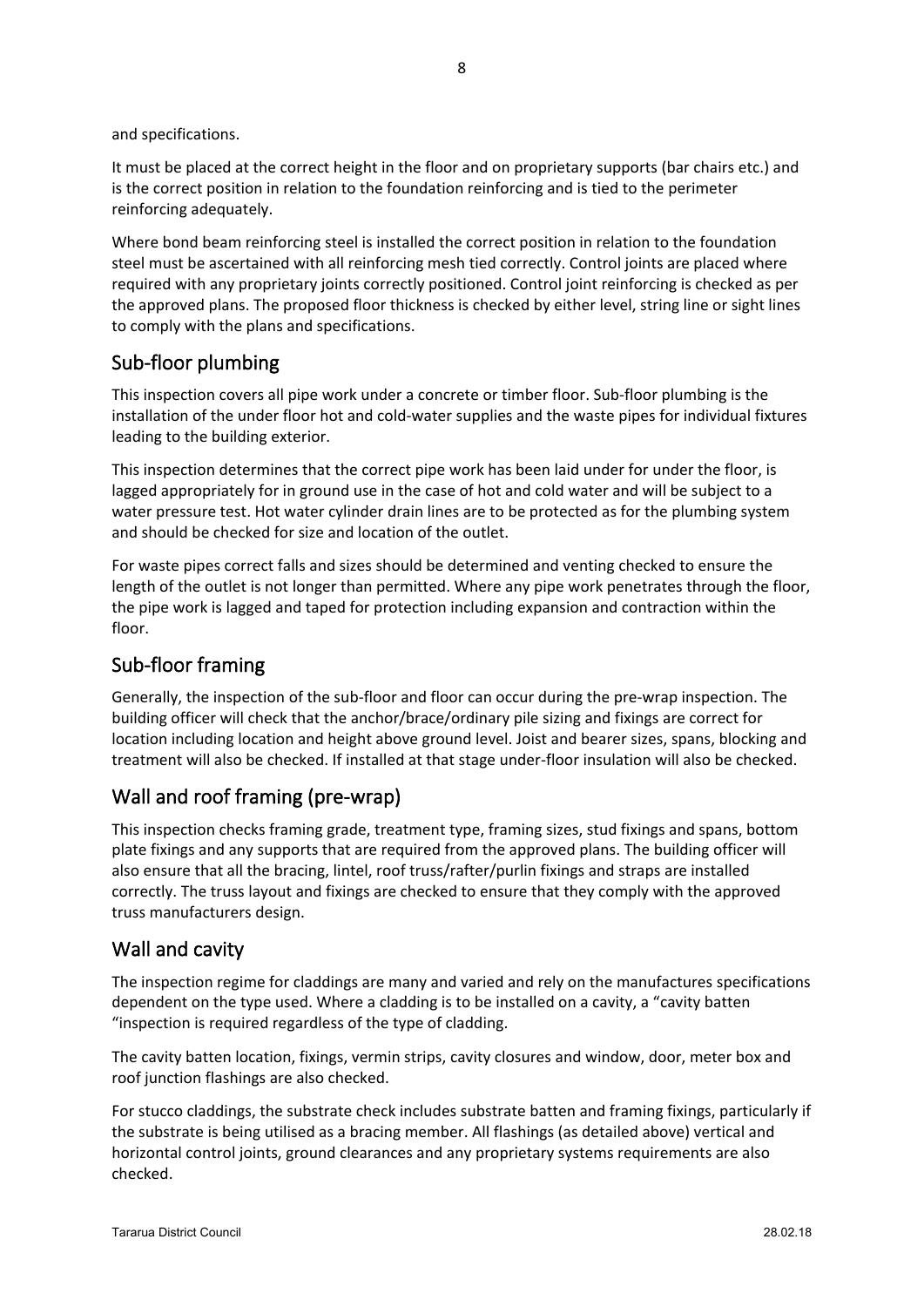Further inspections will be required for the "netting and paper" and the "pre-scratch coat" where the slip layer and netting is checked to ensure there are no holes, the netting is taut and the fixings are correctly installed and spaced. All control joints, flashings, base molds, corner sections and extra netting around openings and control joint areas are checked to ensure compliance.

#### Half high brick

For brick veneer, the inspection takes place at "half height" where the bricks have been completed to half the finished height of the wall. In the case of single storey buildings and for those buildings greater than single storey, the first inspection will bat at approximately the 1.2 metres high mark and any further inspections as required.

The inspection is to check that sufficient numbers and placement of brick ties are being used and fixed correctly, depth of the cavity, width of joints, weep hole sizes/centres are correct, the bottom of the cavity is being kept clean and there are satisfactory clean out options if required.

#### Pre-line plumbing

This entails the inspection of the hot and cold-water supplies to individual fixtures, checking the pipe work and sizes are consistent with the plans and specifications, hot water cylinder type and size is correct and able to be maintained when installed, the pipework has sufficient support and clearances, protection from framing (including steel framing), frost protection and that pipes are lagged for energy efficiency where required.

Particular attention is paid to the timber structure to ensure no over-size holes or cut-outs have taken place during the pipe-out process. Attention is also given to the prevention of "water hammer". Inspections of solar heating and any alternative means of water heating, gas hot water installations (both instantaneous and storage) are within the scope of the Pre-Line Plumbing inspection.

The whole of the plumbing installation must be subjected to an appropriate water pressure test for a specified time to ensure the installation is adequate.

**Note:** Some solar systems are of a low-pressure type where a water pressure test may not be practicable.

#### Pre-line building

The internal linings can only be installed once the external cladding has been completed.

The Pre-line inspection includes checking ceiling and wall insulation, moisture check of framing timbers and their timber grading, ceiling battens, window and door joinery air seals and any bottom plate bracing hold-down fixings.

#### Post-line

A sheet bracing inspection includes checking the sheet bracing against the plan requirements and ensuring the respective bracing elements are in the correct position, type, length and fixed correctly.

This inspection **must** be completed before any plasterboard stopping is done or the fixing of skirting boards/cornice. The inspection may be failed if the building officer cannot view the fixing of the bracing elements. Internal linings, other than bracing elements, are generally not checked as part of this inspection.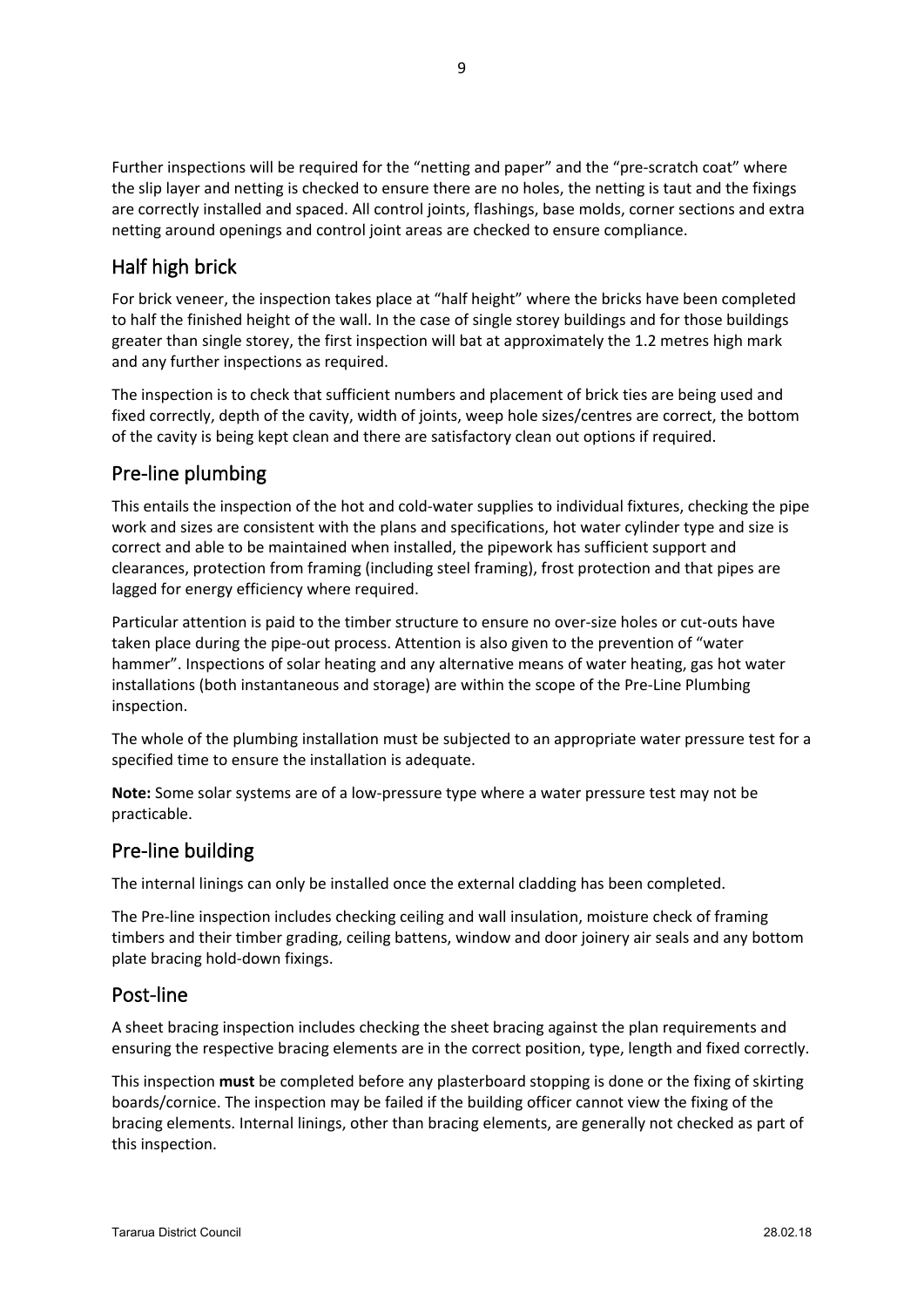Fire linings are checked against the approved plans and specifications for sheet size, thickness, location and fixings. Any penetrations through a through firewall lining are checked to ensure the correct framing procedure and proprietary products have been used so as not to compromise the integrity of the firewall and the structure. The building officer may require you to remove some screw fixings to ensure the correct length has been installed.

#### Drainage – wastewater and stormwater

This includes both sewer and stormwater drainage and connects from either a reticulated system or from (or to) an on-site wastewater and stormwater disposal system.

In either case, the drainage systems are checked against the plans and specification for the type of system it is being laid under, either New Zealand Building Code Acceptable Solutions or AS/NZ Standards (e.g. AS/NZS 3500). These systems have different demands on sewer and stormwater systems and both the in-ground sewer and stormwater drains are checked against the applicable nominated system.

Both the sewer and stormwater are check for bedding, falls and depth while the sewer is subject to a water test.

Septic tanks and effluent systems are classed as drainage inspections. Tanks will be checked for depth in ground, risers to bring lids to ground level and the sealing of those risers. Pipework to the tanks will also be inspected as per normal drainage inspection practices. Effluent trenches will be checked that the depth, length and siting are as per the approved plans. Other considerations include that the effluent metal is clean and of the correct sizing and that filter cloth is in place.

#### Final inspection

When the building work is complete, a final inspection can be requested. Dependent on the size and scope of the project, one or two building officers will conduct the final inspection.

Using a comprehensive checklist, the building officer checks the building work against the approved plans and specifications and any amended plans to ensure compliance. The building officer will clearly note any areas subject to ground clearance requirements and take photographs as evidence that ground clearances were compliant at the time of the inspection. It is crucial that any further paths or paving, ground works or landscaping (hard and/or soft) do not obstruct the compliant ground clearances.

When your final inspection has passed then you should organise the applicable paperwork and apply for your CCC. The Building Act 2004 states that the application for a Code Compliance Certificate must be on the application form (Form 6) that is included in your building consent file.

### Construction supervision and producer statements

Any building work outside the NZBC B1 Acceptable Solution, will require specific design by a suitably qualified engineer. A Producer Statement for Design and Peer Review (PS1 and/or PS2) will be requested at the building consent application stage of the project.

The Council may require as part of its inspection process that a Construction Monitoring Producer Statement (PS4) and relevant documents (inspection notes and photos) is supplied in regards to the parts of the building that were covered by the PS1/PS2. The engineer will state on the Producer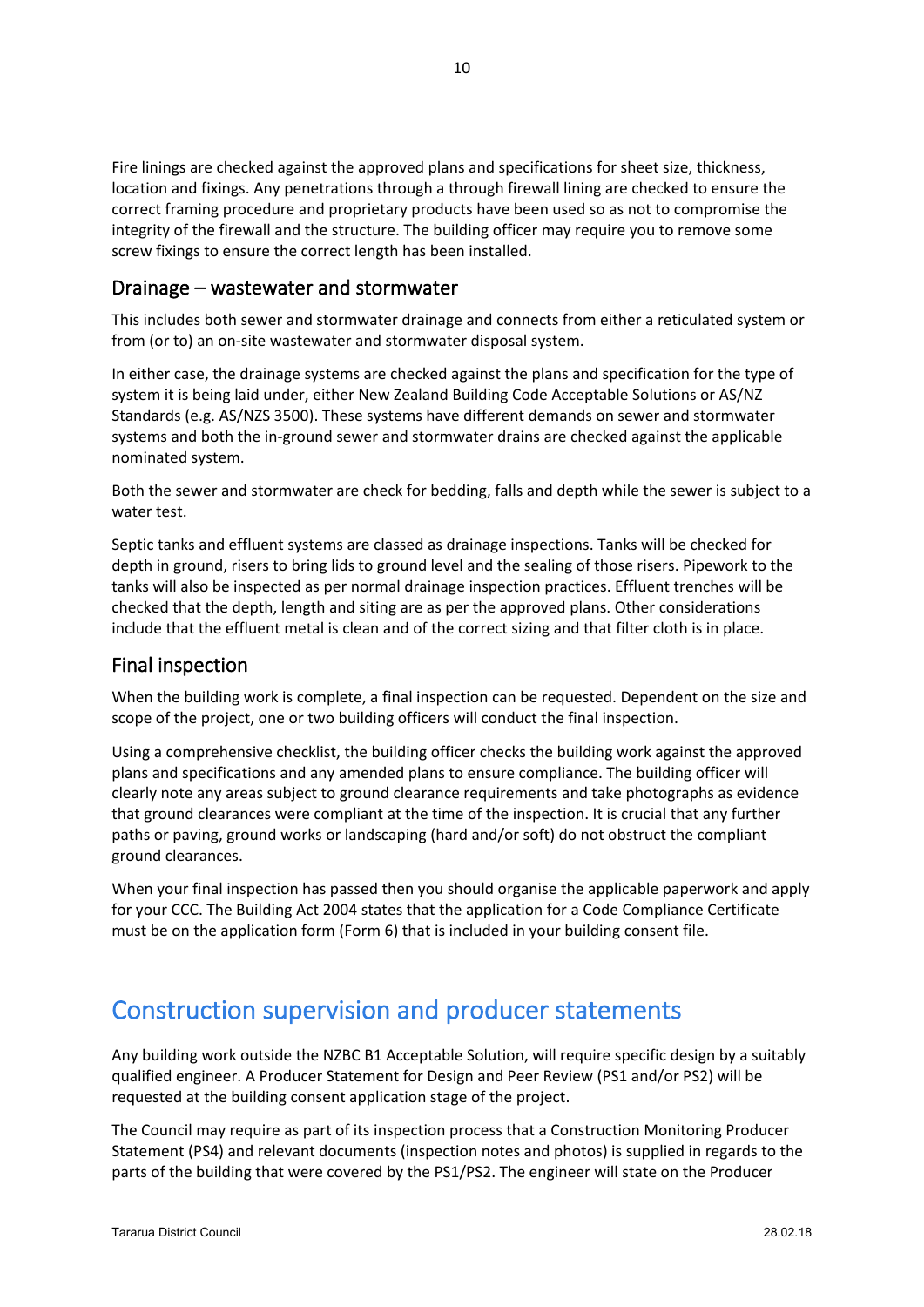The Building Act 2004 stipulates the Council must be *'satisfied on reasonable grounds'* that any building element or design meets the provisions of the various codes. As such, Council has sole discretion on acceptance of Producer Statements and technical reports.

# Energy and other certificates

Council may require a number of certificates at the completion of a project. For example, if the building work includes electrical or gas work, certificates from both of these tradespeople will be required to certify that the work has been completed to the required standard.

Council may also request certificates from installers such as the roofer, waterproof membrane applicator and fire alarm installers if applicable.

If the project includes Restricted Building Work (RBW) then Records of Work (RoW) certificates from the LBP's that carried out or supervised the work must be supplied. It is an offence for an LBP to withhold a RoW certificate.

# How the completed project is certified

#### What is a Code Compliance Certificate (CCC)?

When all the building work is completed in accordance with the building consent, a Code Compliance Certificate (CCC) can be issued. This is verification from the Building Consent Authority that all works undertaken comply with the approved building consent and the NZ Building Code. It is an important document and should be retained for future reference. We strongly recommend obtaining a CCC as soon as the work on your project is completed. Without a CCC you may have difficulty selling the property or even getting insurance.

#### Application for Code Compliance Certificate

It is the owner's responsibility to notify the Council on completion of the work and apply for a CCC. You can do this by contacting Council to arrange a final inspection.

At the inspection please make sure you have completed the Form 6 that was supplied in your building consent file. Alternatively, you can mail, email or deliver your CCC application personally to the main Council office.

#### Code Compliance Certificates and the Building Act 1991

The Building Act 1991 differs from the current Building Act 2004 in that building work had to comply with the NZBC but not necessarily the approved plans. It was common for the building to be 'changed' through the build process and the finished article to differ markedly from the original plans. This created a great deal of confusion for subsequent purchasers and this anomaly was corrected in 2004 the implementation of the Building Act 2004. The finished building work must now comply with the NZBC and the approved plans.

#### Obtaining a Code Compliance Certificate for older consents

Any request for a CCC for work under the Building Act 1991 and the Building Act 2004 may result in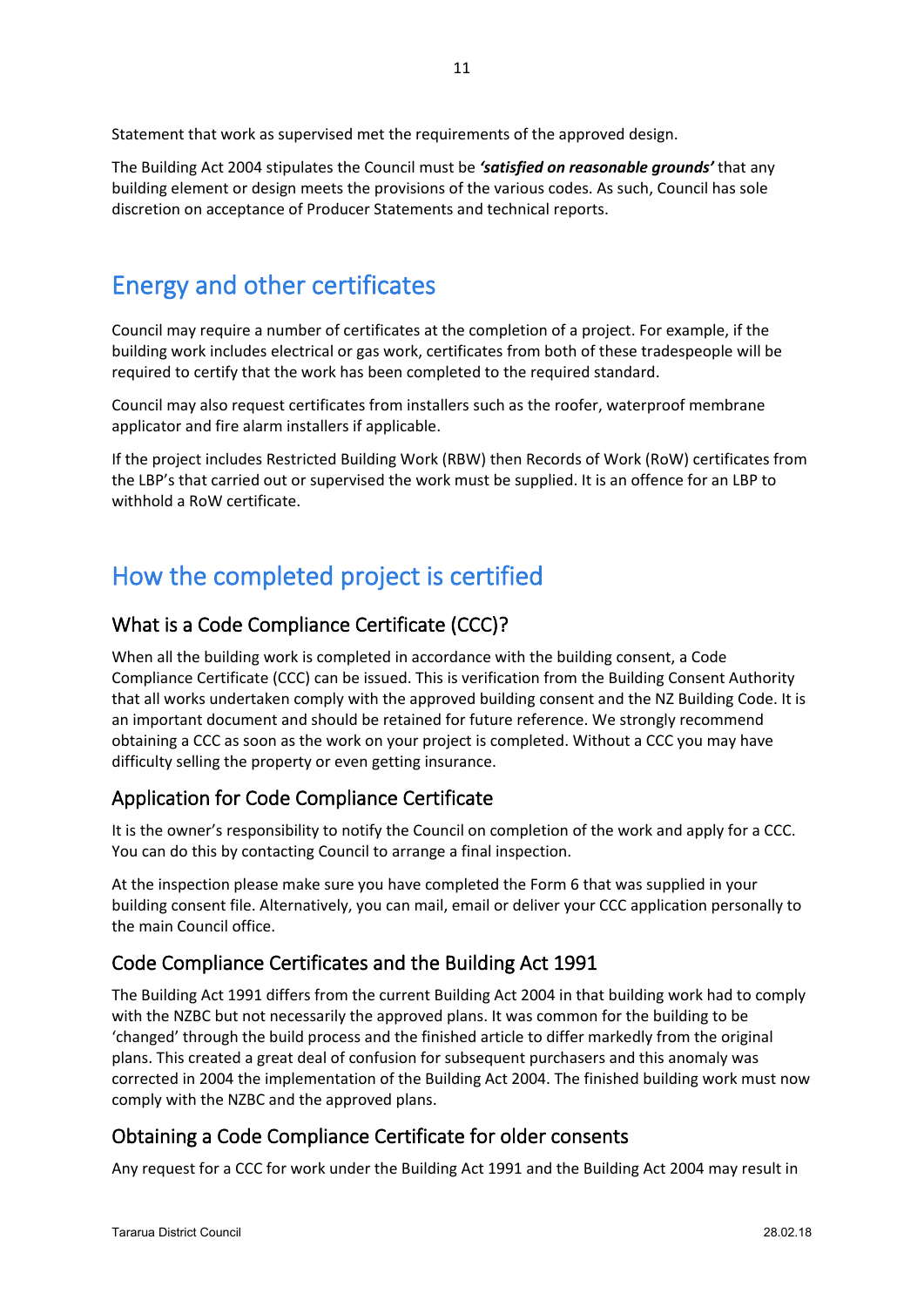the Council requesting the owner agree to a waiver or modification of part of the NZBC (specifically B2 Durability). This is due to the time that may elapsed between work being completed and the request for the CCC. There are durability timeframes for most building elements and the Council will backdate this durability to accurately reflect the commencement time of durability issues.

When the Council includes a B2 Modification in relation to the CCC process the condition will be placed on the issued CCC. Council must also complete the appropriate form and send this to MBIE for their records.

#### Processing your Code Compliance Certificate application

Council has 20 working days to make a decision to either issue or refuse a CCC once it accepts the CCC application.

There may be a number of supporting documents required to assist the decision on issuing the CCC. These typically are Producer Statements from the installers of specific systems, from membrane roofs to fire alarms, certificates for energy work (gas and electrical) LBP Record of Work (RoW) or a Construction Monitoring Producer Statement from an engineer.

If these are not immediately available Council may issue a Request for Further Information (RFI) and 'Stop the Clock' until that information has been received. Once the required information is supplied the 'Clock' will start again. Additional requests for further information or inspections may incur additional costs.

#### Code Compliance Certificate Application not received within 24 months of the Consent Granting date

If all the work has not been completed and the CCC has not been issued within 24 months of the date the consent was granted, Council are required to make a decision as to whether to issue or decline the CCC.

You may apply for an extension of time, but approval is at Councils discretion. If your CCC has been declined, you should reapply as soon as all requirements have been met.

At the 24-month decision stage Council will review your building file and decide whether to issue or to refuse to issue your Code Compliance Certificate. If all the inspections have been completed successfully and there are no other certificates or information to be supplied Council may, without a Form 6 CCC application, issue the Code Compliance Certificate.

#### Issuing of the Code Compliance Certificate

Once Council is *"satisfied on reasonable grounds"* that the building work complies with the building consent and agree to issue the CCC, a copy of the certificate will be mailed and/or emailed to you. If any fees for additional inspections, Development Contributions remain outstanding, your certificate will be withheld until payment is received. You can choose to make payment at our Customer Services Centre or via Internet banking. If your CCC application is declined you will be advised, in writing, stating the reason/s for the refusal and outlining your options going forward.

#### Code Compliance Certificates for buildings with a compliance schedule

If your building requires a Compliance Schedule, you will have received a "draft" Compliance Schedule when the building consent was issued. Your CCC will be issued with a final compliance Schedule and a Compliance Schedule Statement. This statement is valid for 12 months. After 12 months of monitoring and maintenance of the specified system/s, you will require a Building warrant of fitness (BWoF). For more information on Compliance Schedules and building warrant of